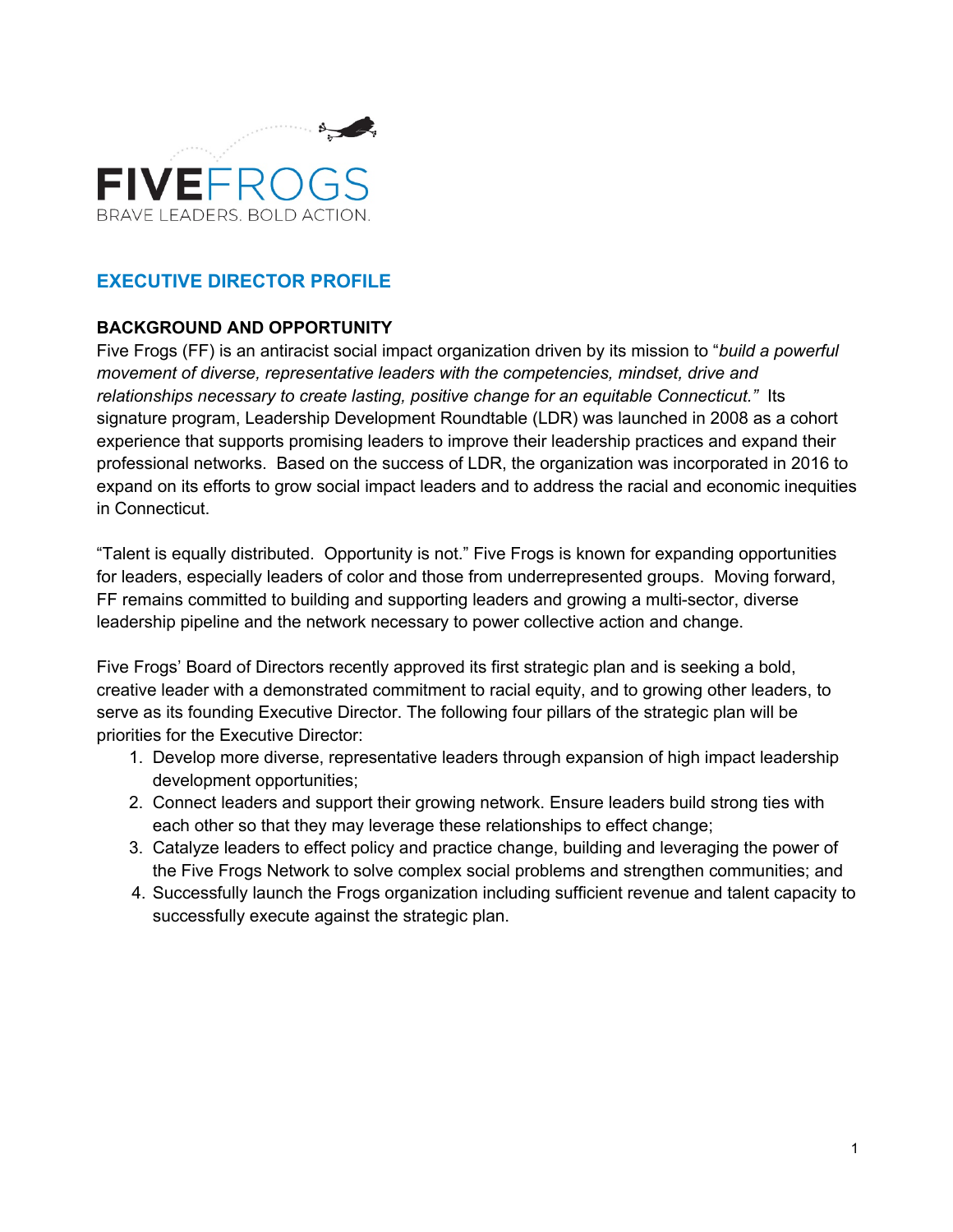## **MAJOR RESPONSIBILITIE**S

The Executive Director of Five Frogs will be responsible for several areas of growth and opportunity:

## *Continue to build and implement Five Frogs' racial equity leadership framework throughout Connecticut*

Using diversity, equity and inclusion as guiding principles, provide leadership and vision to ensure the delivery of quality programs and services. Continuously assess community needs and develop new initiatives and programming in response. Have a deep understanding of leadership coaching and innovative program design. Prioritize programmatic growth and excellence. Devise and implement evaluation system to track effectiveness.

### *Build a sustainable future focused on growth and impact*

Create and implement a strong revenue model based on program fees, earned income strategies and private fundraising. Cultivate new major donors and sustain and strengthen existing relationships. Build sound financial controls and a strong organizational infrastructure. Lead annual budget and planning processes; monitor budget, financial reports and audits.

### *Find, support and retain a knowledgeable team in a learning-focused culture*

With a growth mindset, develop an organizational culture that attracts, develops and retains excellent staff and consultants using a virtual office model. Promote a positive work environment with clear communication and a clear focus on impact and accountability. Work jointly with staff and consultants to plan and deliver programming. Lead annual organizational planning and strategy to achieve long-term goals.

#### *Strengthen and enhance Five Frogs' community and network*

Serve as a visible community ambassador delivering a clear and compelling message of FF's work and of an equitable Connecticut. Build meaningful partnerships with community, philanthropic, public sector and business leaders. Enhance and maintain a growing, vibrant network.

#### *Partner with the Board*

Cultivate a strong relationship with the Board and ensure open communication. Engage the Board in fundraising efforts. Oversee implementation of the Strategic Plan and realization of its goals and strategies.